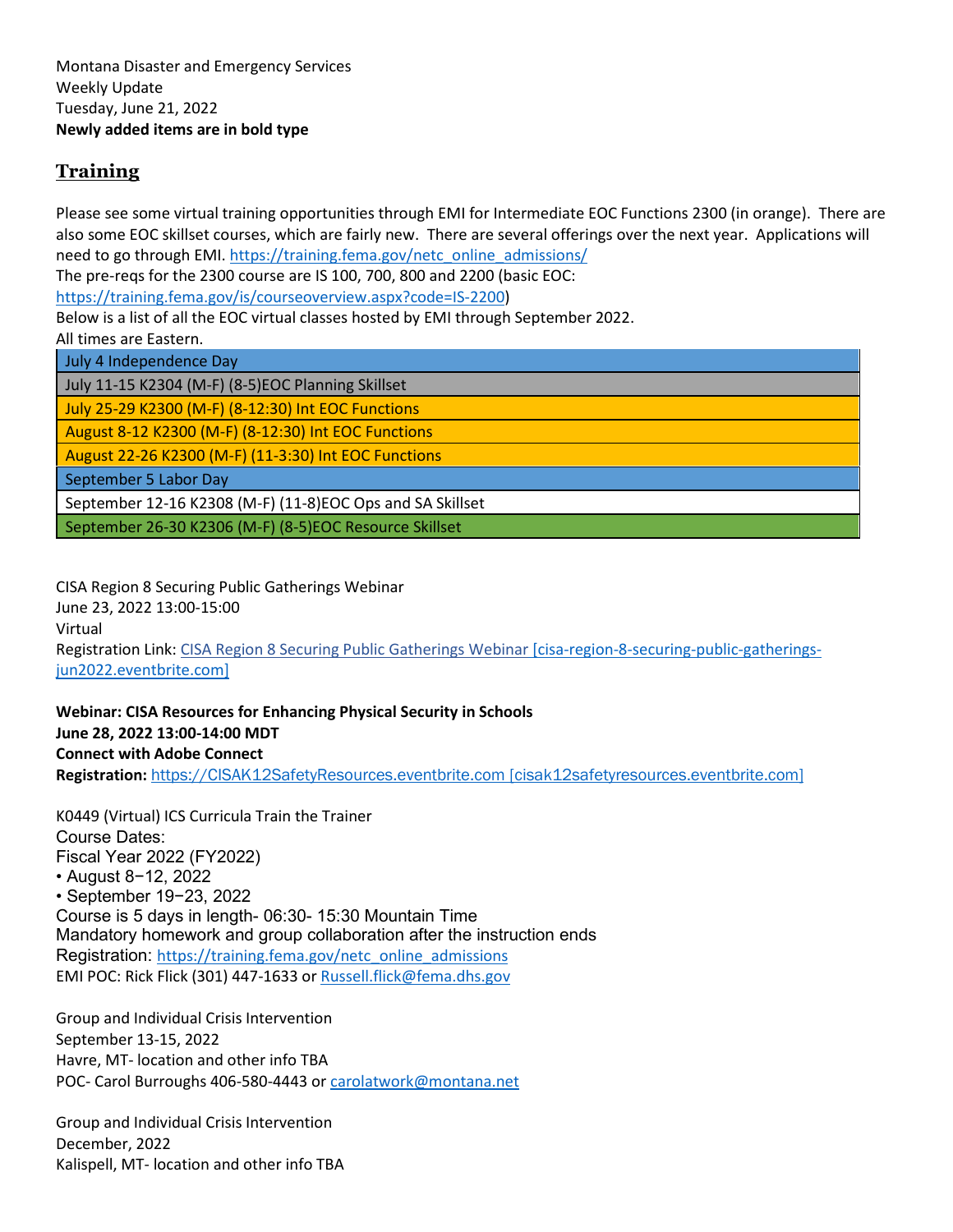#### **Exercises**

None this edition

#### **Resources**

1. Submitted by Betsy Ross:

Our counterparts in South Dakota have some open seats in upcoming training. These are all in-person courses and travel would be the responsibility of the individual. Pass along if you think any Eastern District folks would be interested. Priority may be given to in-state students, but if there are extra seats out-of-state students may attend. G235 Emergency Planning July 7-8th in Pierre

Find their full training calendar and details for registration at:<https://sdoem.eventsmart.com/>

#### **Grants and Other News**

1. The following is a current and upcoming HMGP mitigation opportunity.

A "notice of intent" should be submitted for this mitigation grant opportunity. Applications for HMGP are submitted in Egrants, for more information please contact the state mitigation team.

- DR-4608 (Straight Line Wind Event Summer 2021): Sub application of July 1, 2022
	- o Estimated to have approximately \$500,000 available

2. The Recovery Manager position for Montana DES (the position Tim Thennis recently retired from) is posted and accepting applications at: [https://mtstatejobs.taleo.net/careersection/200/jobdetail.ftl?job=22140978&tz=GMT-](https://mtstatejobs.taleo.net/careersection/200/jobdetail.ftl?job=22140978&tz=GMT-06%3A00&tzname=America%2FDenver)[06%3A00&tzname=America%2FDenver](https://mtstatejobs.taleo.net/careersection/200/jobdetail.ftl?job=22140978&tz=GMT-06%3A00&tzname=America%2FDenver)

It is open until filled.

Charlie Hanson Eastern District Field Officer Montana Disaster and Emergency Services 2019 14th Street West Billings, MT 59102 Mobile 406-417-9350 Mobile- 406-696-2039 Home- 406-601-1289 Email- [chhanson@mt.gov](mailto:chhanson@mt.gov) N7ERG- Amateur Extra Class